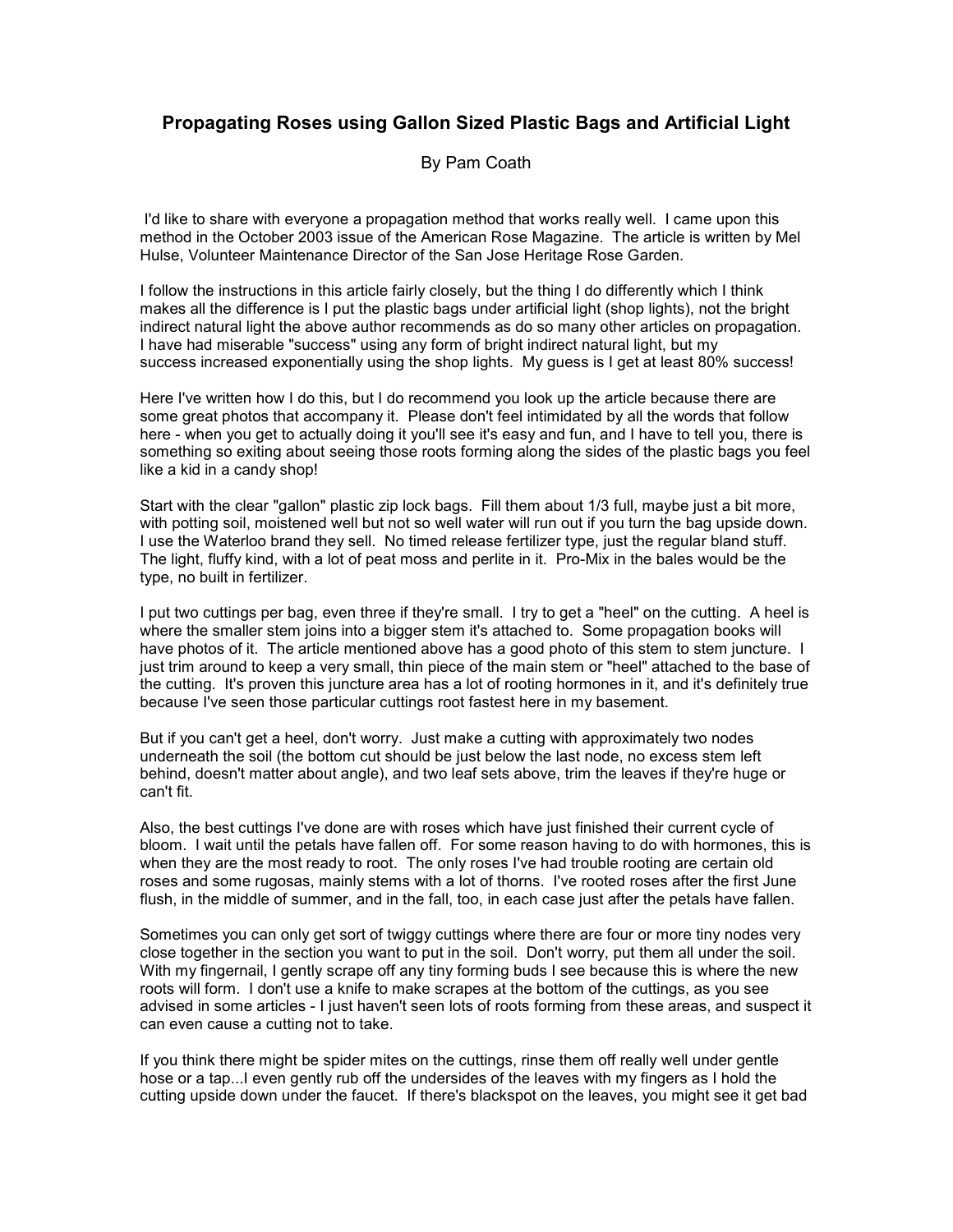and the leaves drop off in the bags. Try for blackspot free cuttings. The author of the above article recommends a spray mixture of 1/8 tsp. Baking Soda with 1/8 tsp. Miracle Gro for Roses in a 16 oz spray bottle which you can use at the time you put the cuttings in the bag and during the rooting process. I skip this step, but don't think it can hurt.

I use the regular rooting hormone stuff, the powdered kind. The kind I use is called RooTone by Rockland. I dip the cutting in, tap the excess off, and just stick it into the moistened soil, I don't even bother with a pencil hole first, etc.

Then I seal the bag. I then re-open a tiny section in the middle and blow the bag up and quickly re-seal it. I also write with an indelible marker the name of the rose and the date I put it in there. I use two plastic straws, the kind that bend at the top, inside the bag at either end, to sort of keep the bags propped up, as I've found even when I blow up the bags with air, eventually it comes out and the top of the bag crumples down, sometimes onto the cuttings. You can keep blowing the air in from time to time, I think the roses like it.

Then, this is the part I consider crucial...I put the bags under shop lights in my basement. I have the shop lights on a timer, 16 hours. The bags are put really close to the lights, the tops of the bags are only an inch or two away from the bulbs, and the leaves if you measured would probably be 4 to 6 inches away from the lights. It is cool light, it's perfect, really. The cuttings appreciate the cool temperatures of the basement, too. This is where my method differs from other write-ups about this, they all seem to say put the bags in indirect natural light - forget this, many will fail, in my opinion. Definitely use the shop lights - I use the full spectrum bulbs. Will they root with just plain fluorescent bulbs? Probably!

In my basement, I have a three-tiered lighting system I bought from a catalog, it is excellent. I wanted even more lights and did it inexpensively by getting two saw-horses from my neighbor, and an old counter top from them too, making a table out of that and just dropped the shop lights from the ceiling with lightweight chains. Either way, the roses don't care, they just like the cool light, plain and simple. I have all this in the room where the furnace and central air conditioning units are. The air conditioner runs a lot in summer and it sure is cool down there! My opinion is, the cuttings and new roots love this.

I've heard of people using bricks or cinder blocks, and just having the lights propped up on those at floor level.

I usually see the roots forming about two to three weeks from putting the cuttings in the bags, sometimes longer, but most are really raring to get out of the bags in one month. I open the bags a little one day, then more the next day, and finally prop them open with the plastic straws for several days, all in an effort to harden them off before planting them in pots.

When the roses have lots of roots that are getting long and look like they really need more space, and I've had them "hardening off" in the bags for a week or so, I then take the cuttings up to the garage where I pot them up in medium sized plastic containers. I'm not good on sizing containers, but use the ones you would find a medium sized perennial for sale in at a nursery. I use scissors to cut the bags open along the side edges, fold away the two sides, and then carefully lift out the cuttings by putting my hand under the soil and roots and gently pulling them out and away from each other with as much of a root ball as I can. I already have the plastic containers filled 1/2 to 2/3 full with moistened potting soil. I put the root ball cutting in, fill the rest of the pot with moistened soil, and water in. Again, use fluffy regular potting soil, with no fertilizers at all in it.

I've used the vitamin B root stimulator stuff, but I've also had just fine results not using it. Go ahead and try it if you want, I don't think it hurts, but go by the directions and don't use too much. I wouldn't water in with any kind of fertilizer, though.